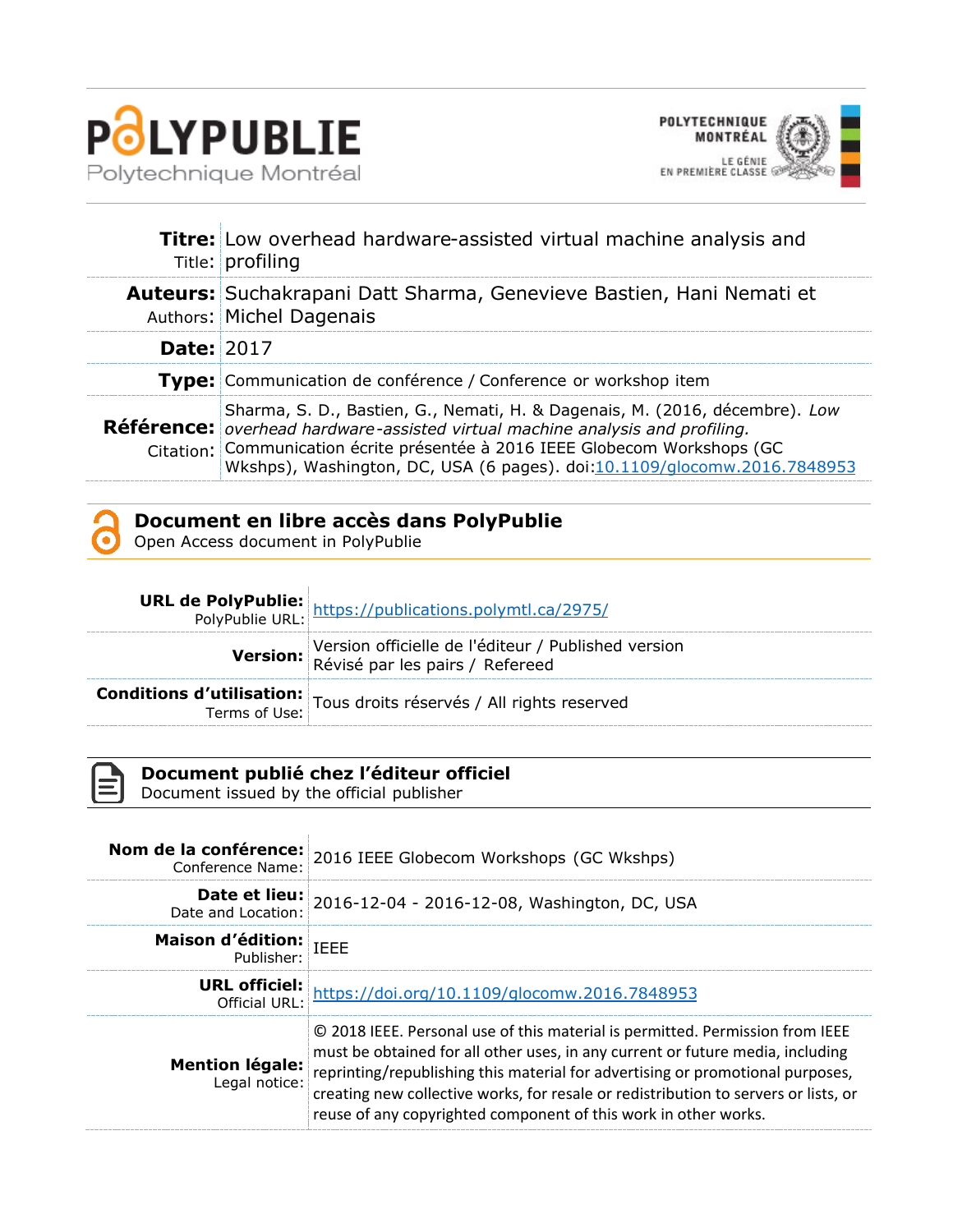**Ce fichier a été téléchargé à partir de PolyPublie, le dépôt institutionnel de Polytechnique Montréal** This file has been downloaded from PolyPublie, the institutional repository of Polytechnique Montréal

[http://publications.polymtl.ca](http://publications.polymtl.ca/)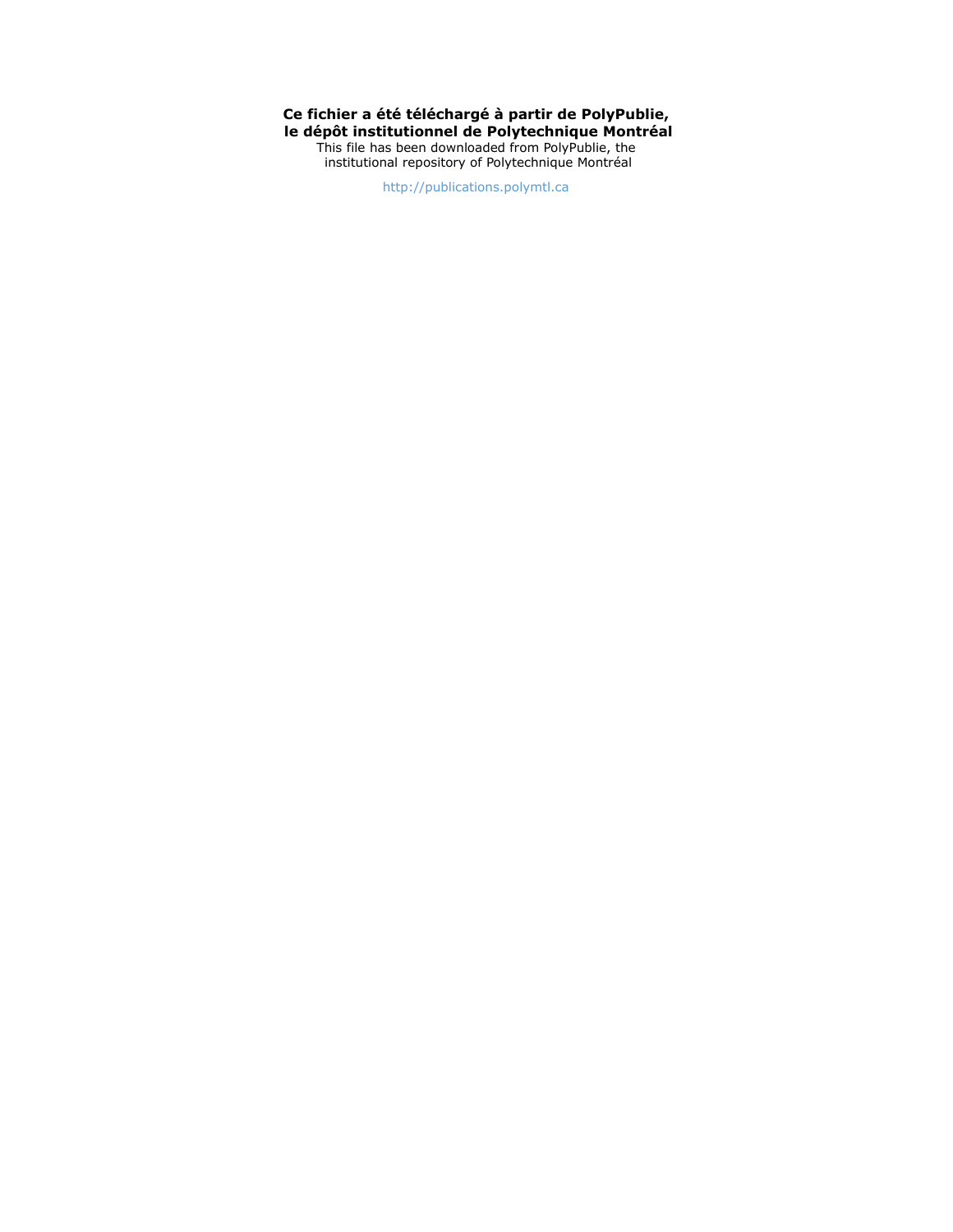# Low Overhead Hardware-Assisted Virtual Machine Analysis and Profiling

Suchakrapani Datt Sharma<sup>∗</sup>, Hani Nemati<sup>†</sup>, Geneviève Bastien<sup>‡</sup> and Michel Dagenais<sup>§</sup> Department of Computer and Software Engineering Polytechnique Montreal, Quebec, Canada Email: {∗suchakrapani.sharma; †hani.nemati; ‡genevieve.bastien; §michel.dagenais}@polymtl.ca.

*Abstract***—Cloud infrastructure providers need reliable performance analysis tools for their nodes. Moreover, the analysis of Virtual Machines (VMs) is a major requirement in quantifying cloud performance. However, root cause analysis, in case of unexpected crashes or anomalous behavior in VMs, remains a major challenge. Modern tracing tools such as LTTng allow fine grained analysis - albeit at a minimal execution overhead, and being OS dependent. In this paper, we propose** *HAVAna***, a hardware-assisted VM analysis algorithm that gathers and analyzes pure hardware trace data, without any dependence on the underlying OS or performance analysis infrastructure. Our approach is totally non-intrusive and does not require any performance statistics, trace or log gathering from the VM. We used the recently introduced Intel PT ISA extensions on modern Intel Skylake processors to demonstrate its efficiency and observed that, in our experimental scenarios, it leads to a tiny overhead of up to 1%, as compared to 3.6-28.7% for similar VM trace analysis done with software-only schemes such as LTTng. Our proposed VM trace analysis algorithm has also been opensourced for further enhancements and to the benefit of other developers. Furthermore, we developed interactive Resource and Process Control Flow visualization tools to analyze the hardware trace data and present a real-life usecase in the paper that allowed us to see unexpected resource consumption by VMs.**

*Keywords***—Virtualization; Hardware Tracing; Intel PT; Trace Analysis; VM Analysis**

# I. INTRODUCTION

The backbone of modern distributed cloud systems are virtualization technologies that enable VMs to provide the necessary infrastructure. Public and private cloud infrastructure providers allow the users to access a pool of resources based on a Pay-as-Use (PaU) model where numerous automated cloud orchestration tools allow seamless control of bring-up and tear-down of VMs. This flexibility in resource scaling leads to imbalanced workload distribution on the underlying hardware on which the VMs run. Users can also intermittently run demanding applications which may need their VMs to be migrated to difference resource groups. Cloud infrastructure administrators therefore need modern tools for performance analysis of such VMs. However, efficient debugging, troubleshooting and analysis of such massive distributed systems is a still a known challenge [1]. For fine-grained postmortem root cause analysis of problems occurring on VMs, the administrators may need highly detailed information about the characteristics of VMs on their infrastructure - such as profile of processes running on them, virtual CPU (vCPU) consumption, pattern of scheduling of processes on VMs

and their interactions with underlying hypervisors. Most of such information can be gathered by proper configuration tools provided by the host OS kernel. Software-only diagnosis of problems on VMs, however, calls for recording all software events such as occurrences of vm\_entry, vm\_exit, sched\_switch. The added overhead from such events can be mitigated by using tracing tools such as LTTng[5]. However, these tools also alter the execution flow of the VMs and require careful configuration (such as adding additional static tracepoints in QEMU and KVM). In addition, proprietary close-sourced operating systems on specialized hardware may not expose tracing tools or APIs and would be opaque to the administrator. In such scenarios, pure hardware tracing can help in diagnosing abnormal executions.

In this paper, we introduce a novel approach that uses hardware trace support provided in modern processors for VM analysis. Special trace data emitted by the trace hardware on the processor can be collected and analyzed offline to gather in-depth information about execution profiles of VMs and hypervisors on the host. Our approach allows for a near-zero tracing overhead and a new technique to visualize such data.

We demonstrate the uniqueness of our approach through the hardware trace support provided in Intel's Skylake series of processors in the form of Intel Processor Trace (PT)[7]. These trace blocks generate huge amounts of hardware trace data, consisting of mostly branch related packets that can be used to reconstruct the program flow. The trace data also contains certain trace packets such as PIP and VMCS which we record, extract and use with our algorithm to generate synthetic trace events that identify important states of processes in VMs such as entry/exit from hypervisor, to or from the VM, and scheduling events between processes in VMs. We generate synthetic events from such hardware trace packets that profile vCPU consumption by processes, without any software and operating system (OS) intervention, thus ensuring a low overhead and minimum interference with the VMs. Since this approach is OS independent, it works on any OS platform without any necessary configuration. Through this, we were able to identify processes inside VMs that would cause undesired vCPU load. To the best of our knowledge, there is no pre-existing efficient technique to gather such high level VM analysis from low level hardware trace packets. Our main contributions in this paper are as follows :

<sup>∙</sup> A novel low overhead hardware-assisted approach to ex-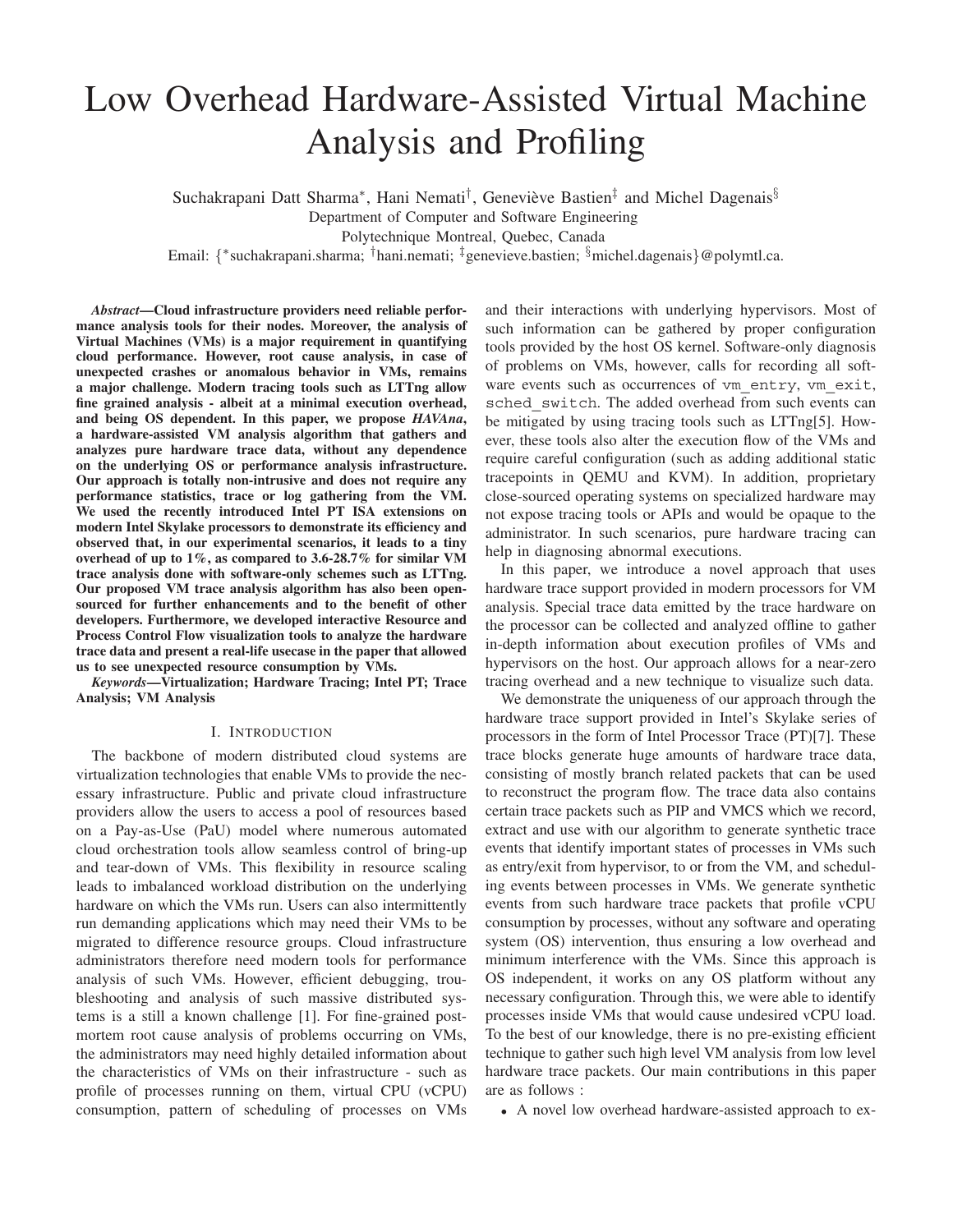tract, group and analyze hardware trace packets gathered from the processor for VM analysis. The VMs, host hypervisor and host OS are oblivious to our tracing and analysis phase. Therefore, there is no need for internal access within VMs, which may not be allowed in most situations due to security reasons.

<sup>∙</sup> A visualization strategy to display these hardware trace events on a time series graph, and identify hard to diagnose issues such as processes contending for resources in VM. Our graphical views show CPU usage inside the VM along with their interaction with the Virtual Machine Monitor (VMM). We also implemented a graphical view for the execution flow of processes inside the VM.

The rest of the paper is organized as follows: Section II presents related work, comparing the closest approaches to ours. Section III introduces important processor trace packets for VM analysis and explains the different layers of the architecture that we use in our paper. Here, we also present the algorithm used to retrieve information from processor trace packets. We show a use-case of our analysis in Section IV. The added overhead with our approach is compared with existing approaches in Section V. Section VI concludes the paper.

# II. RELATED WORK

Program flow tracing based instruction counting, and tracking blocks of code, has been discussed earlier [3]. In order to reduce the bandwidth of such tracing, Merten et al. [9] have earlier proposed the use of a Branch Trace Buffer (BTB) and their hardware table extension for profiling branches. Custom hardware-based path profiling has also been discussed by Vaswani et al. [16]. Linux Kernel tools such as Ftrace and Kprobes allow such code instrumentation and program flow deduction. Modern architectures snoop bus activity at very low level inside the processor and allow recording each and every instruction being executed. This, however, generates a huge amount of data. To mitigate this, the new approach is to only record instructions that cause the program flow to change, such as direct/indirect jumps, calls, exceptions etc. By following these change-of-flow instructions, it is quite easy to generate a complete program flow with the help of additional offline binary disassembly at the decoding phase. Dedicated hardware blocks in the Intel architecture, such as Last Branch Record, Branch Trace Store [15], and more recently Intel Processor Trace (PT) follow this approach. A detailed study of hardwareassisted tracing and profiling with Intel PT has been recently presented in [12].

Hardware-trace based compiler optimization techniques have also been discussed before [11] where results from execution profiles of a software application can be fed back to the compiler to optimize the resulting binary. Jörg et al. in [13] present a data parallel provenance algorithm which uses Intel PT for improving security and dependability in software.

AWS CloudWatch and Openstack Ceilometer are the metering, monitoring and alarming tools for clouds. They provide basic metrics such as physical CPU and number of vCPU used for each VM. The information presented by such tools is not suitable for analyzing VMs. Most existing Linux tools such as vmstat gather statistics by reading procfs file with significant overhead. Therefore, they are not recommended for implementing a low overhead tool for analyzing and debugging VMs. In [6], the authors proposed a significant multilayer tracing and analyzing technique to detect anomalies inside VMs. They implemented an execution flow recovery of specific processes by tracing the host and VMs at the same time. In their work, they need internal access to the VMs. Furthermore, their work is limited to the Linux OS since they use LTTng as Linux kernel tracer. PerfCompass[4] uses a VM's kernel trace (from LTTng) and gathers information from *syscall* events to detect anomalies inside the VM. Authors in [2] implemented a vCPU monitoring tool based on *"perf kvm record"*. With their monitoring tool, they are able to gather statistics about CPU usage for processes and the hypervisor. Wang in [17] used Perf to detect over-commitment of pCPUs. From all available CPU metrics, they used LLC which has a direct relationship with pCPUs over-commitment. Our profiling technique uses hardware trace packets that show vCPU usage along with processes execution flow, without any software and OS intervention. Our approach adds less overhead to VMs compared to other techniques and it does not rely on a specific OS or hypervisor. As per our knowledge, no prior work has been done for analyzing VMs at a high level from such low level hardware traces yet. Our work, therefore, is unique and novel in this aspect.

#### III. HARDWARE TRACING VMS

Hardware trace generation can be configured and controlled by certain configuration registers such as MSRs in Intel or CoreSight ETM/ETB Configuration registers on ARM. In this paper, we select Intel PT as an experimentation platform for our hardware-asssisted VM analysis approach. Once hardware trace generation is enabled, the tracing blocks from processor cores generate compressed encoded trace packets for eventual decoding. These hardware trace packets can contain information such as paging (changed CR3 value), time stamps, coreto-bus clock ratio, taken-not-taken (tracking conditional branch directions), record the target IP of branches, exceptions and interrupts, and record the source IP for asynchronous events (exceptions, interrupts). Keeping track of all these packets can be quite expensive - especially, if the required analysis is at a high level (such as VMs in our case). Therefore, we isolate only those packets for analysis that are sufficient to reconstruct the flow in the VMs. Some of the important hardware packets and their role in our analysis are as follows :

*1) PIP:* The Paging Information Packet (PIP) is generated whenever the CR3 register value is modified. This includes scenarios such as a task switch, a MOV CR3 instruction or, more importantly, a VM Entry and VM Exit at the time when VM execution is enabled. This packet allows the decoder to uniquely identity which process was executing on the processor. During VM execution, the packet also contains a Non-Root (NR) bit that can further indicate if the process was executing in a NR context (guest mode) or in the VMM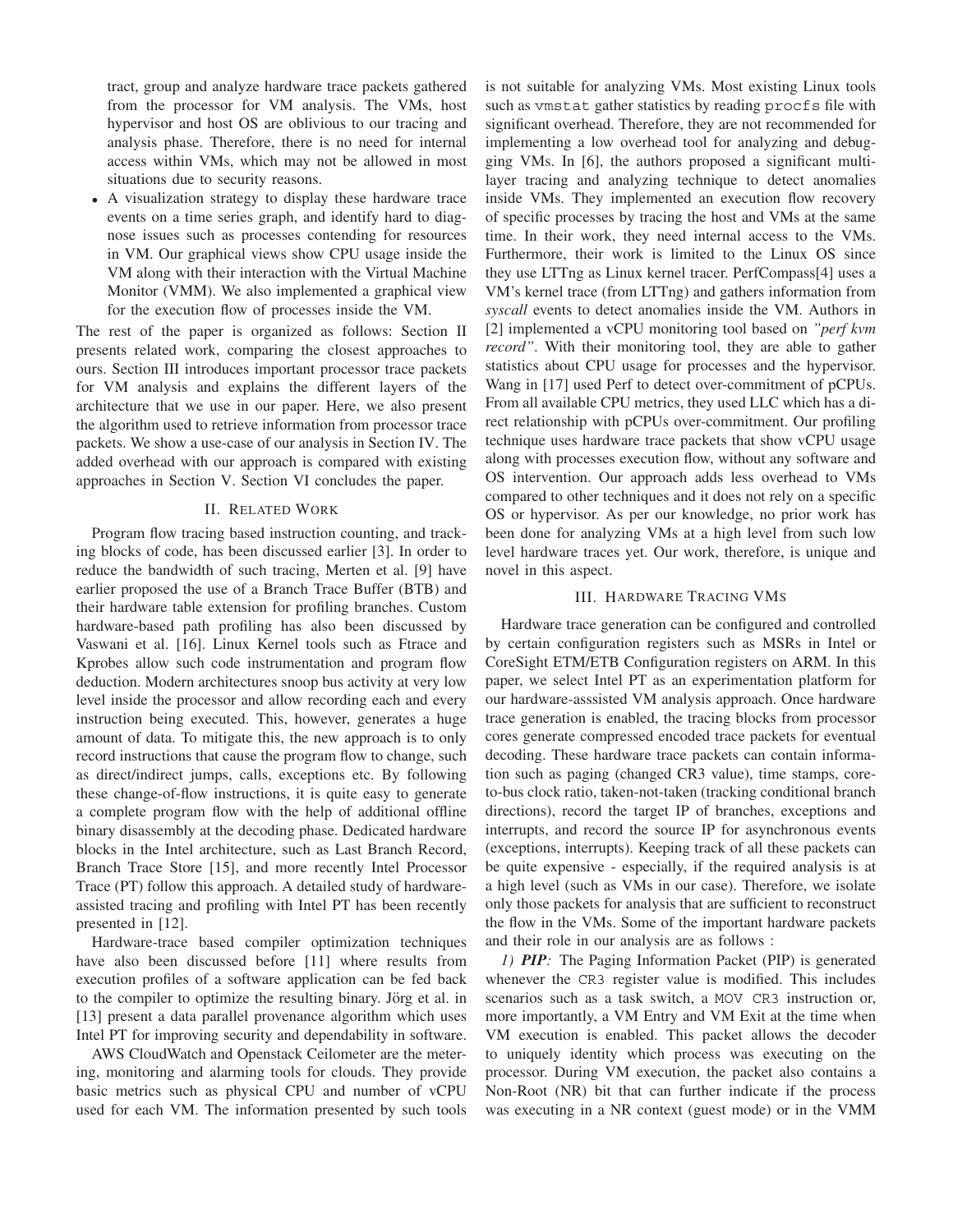context. Together with other packets generated for VMXON instructions, we can generate a detailed view of the VM.

*2) VMCS:* This packet is generated at a successful VMPTRLD instruction, which indicates interaction between the VMM and the guest OS. The VMCS packet payload consists of the VMCS pointer of the logical processor that will execute the VM guest context. This packet helps us in determining which vCPU was being utilized at what time.

*3) Timing:* : Timing information for each event can be deduced from 3 more important packets. The first one is Time Stamp Counter (TSC) which gives the lower 7 bytes of the time-stamp counter - the same as the one returned by the RDTSC instruction. The Mini Time Counter (MTC) packet contains the 8-bit value derived from the Always Running Timer (ART) on Intel processors. Along with a Timing Alignment (TMA) packet, the MTC and TSC values can be used to estimate the precise timing of each event up to nanosecond precision [7].

For our analysis, we record all these packets and analyze them in post VM execution scenarios. We also record the physical CPU (pCPU) associated with the relevant packet. We then create synthetic events with all the packets and the relevant context information attached to them.



#### *A. System Architecture*

As seen in Figure 1, the trace control module configures the tracing hardware on the processor. Enabling the tracer generates a huge amount of encoded trace data that is stored on disk, with context information for each pCPU attached to it. The translation module filters and extracts the raw packets for VM analysis. The PIP, VMCS, TSC and MTC packets are decoded from the per-CPU trace stream and converted to an XML derived intermediate format (IF). The synthetic events are identified from the decoded trace and stored in this format. For example, <event> tags contain each event with their timestamps along with event specific data. There are two event packets - PIP and VMCS. The main driver for this module is our Hardware-Assisted VM Analysis (HAVAna) Algorithm that is based on the state machine which analyses the packet IF and generates visualizations describing the VM behavior. The XML driven visualizations are consumed by the Trace Compass [14] trace analysis tool for an in-depth interactive view of the VM execution.

## *B. HAVAna Algorithm*

The main feature of our proposed technique is the state machine that classifies hardware packets and generates synthetic events for visualization. The input to the algorithm is the raw XML event description stored in the IF generated during trace translation. Each event packet from the stream is sent to the state machine shown in Figure 2. The occurrence of a VMCS event packet in the IF, succeeding a PIP packet, marks the process for being scheduled on the vCPU and indicates the beginning of a VM execution at a high level. The process enters the **VMM Mode** (Root Mode). A PIP packet with a new CR3 value and Non-Root (NR) bit (extracted from PIP hardware trace packet) as 1 indicates that a VM process is now being executed. This is marked by the **VM Mode** (Non-Root Mode). Successive transitions of PIP packets with NR bit value indicate the execution switching between VMM and VM mode. Along with the timestamps in all the states gathered from the IF, we can start creating a time series graph that shows the process activity in VM and VMM. By associating vCPUs with VMCS base pointers, we can identify the vCPU consumption as well. The output of the state machine are the synthetic events that are then stored and input to the trace visualization tool. The pseudocode for our algorithm to uncover different states for vCPUs and processes inside VMs is shown in Algorithm 1. It receives events as input and updates the State History Tree [14] as output. For each packet, it checks the name. In case of the packet name is VMCS, it saves the VMCS based address and changes the Status of the related vCPU as VMM (Line 4). When our algorithm receives a PIP packet, it checks the NR field. If the NR field is 1, it first queries the current running vCPU base address and modifies the Status of the related vCPU as  $VM$  (Line 8) and then it queries the current running VMM and modifies its Status as  $IDLE$  (Line 9). It also changes the Status of the current process (identified by the CR3 value) running inside the VM as  $VM$  (Line 10). If the NR field is zero, and the current status of the vCPU is  $VMM$ , it modifies the Status of the vCPU, process and VMM as  $IDLE$ , (Line 13-15). In case the NR field is zero and the current status of the vCPU is  $VM$ , it sets all the attributes to  $VMM$ , (Line 18-20).



Fig. 2. HAVAna State Machine

#### *C. Trace Visualization*

For constructing the Synthetic Events  $(SE)$  for visualization, we follow a XML based scheme similar to the one used by Kouame et al. [8]. In our case, however, we define rules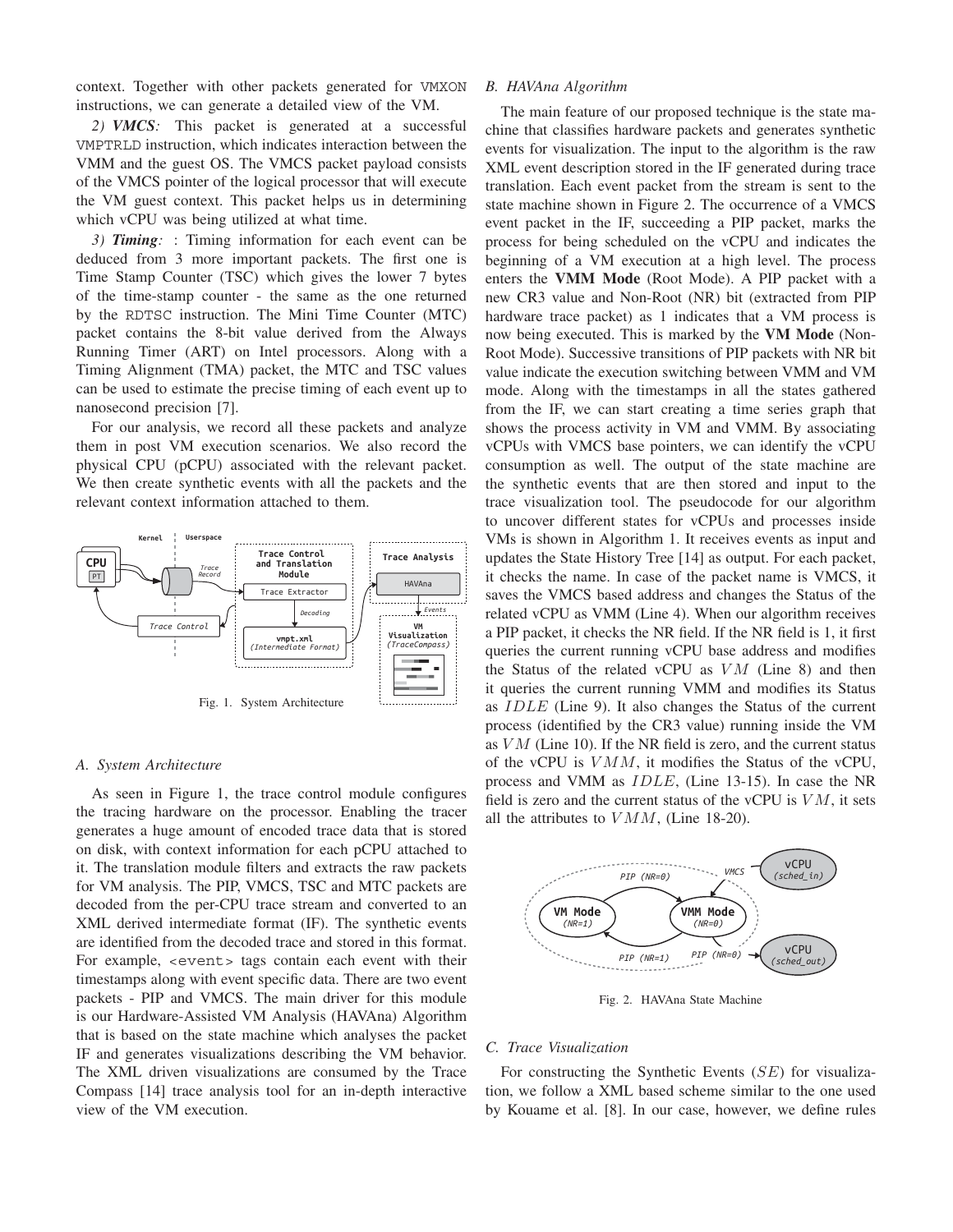# **Algorithm 1** HAVAna Algorithm

|     | 1: <b>procedure</b> HAVANA(Input: Event Packets $(P_e[i])$ from IF Output: |
|-----|----------------------------------------------------------------------------|
|     | Updated SHT)                                                               |
| 2:  | $SE[i] = parseXML(P_e[i])$                                                 |
| 3:  | if $(SE[i].name == VMCS)$ then                                             |
| 4:  | Modify Status attribute of SE[i] base as $VMM$                             |
| 5:  | else if $(SE[i].name == PIP)$ then                                         |
| 6:  | if $(SE[i].NR == 1)$ then                                                  |
| 7:  | Query Status attribute of current running base                             |
| 8:  | Modify Status attribute as $VM$                                            |
| 9:  | Modify VMM Status as <i>IDLE</i>                                           |
| 10: | Modify Status attribute of $SE[i].cr3$ as $VM$                             |
| 11: | else if (Query Status attribute of $SE[i].base == VMM$ ) then              |
| 12: | Query Status attribute of current running base                             |
| 13: | Modify base Status as <i>IDLE</i>                                          |
| 14: | Modify VM Status as IDLE                                                   |
| 15: | Modify VMM Status as <i>IDLE</i>                                           |
| 16: | else                                                                       |
| 17: | Query Status attribute of current running base                             |
| 18: | Modify base Status as VMM                                                  |
| 19: | Modify Status attribute of $SE[i].cr3$ as $VMM$                            |
| 20: | Modify VM Status as <i>IDLE</i>                                            |
| 21: | end if                                                                     |
| 22: | end if                                                                     |
|     | 23: end procedure                                                          |

for state transitions in XML, as described in Algorithm 1, and input them to the TraceCompass[14] tool, an open source tool for analyzing traces and logs. It provides an extensive and well documented interface to build analysis views and graphs. We have also open sourced<sup>1</sup> our hardware-assisted VM analysis scheme and algorithm. We created two analysis views based on the synthetic events. The first one is the *VM Resource View* that shows the vCPU resource usage by VMMs as well as the processes running on the VM. This can be useful for analyzing transitions between the VMM and VM modes and identify abnormal latencies in either VM, process or VMM mode. The second view is the *VM Control Flow View*, which shows each process on the VM and their flow of execution. We describe these views with a usecase in the following section.

#### IV. USECASES - RESOURCE CONTENTION

To show the efficiency of our approach, we first show our VM Resource View with an example of a 4 threaded application which calculates prime numbers. We configured our test VM with 4 vCPUs pinned to one pCPU, which can represent an ideal low-tier VPS. We ran our test application while recording a hardware trace from Intel PT in a trace buffer. We extracted the trace data, decoded and converted it to the XML IF and applied our HAVAna algorithm. The resulting VM Resource view, as seen in Figure 3, shows an execution window of about 3 seconds with the 4 threads executing on the 4 vCPUs while contending for CPU resources. The red bars show the process execution in the VM while the green bars shows the VMM mode execution. As the visualization is interactive, we can zoom the slightly anomalous looking green bar and observe how much extra time was spent in the VMM mode as compared to the VM to VMM switches adjacent to that execution, as shown in the same figure. Usually such

<sup>1</sup>http://step.polymtl.ca/∼suchakra/havana.tar.gz

behavior is indicative of VM page faults and VM PAUSE states. However further analysis of each extra time requires detailed software trace from the host kernel.

For our VM Control Flow View, we demonstrate a RabbitMQ based message queuing system that performs MD5 hashing. With the same VM configuration as above, we setup 3 worker threads that do the hashing in a round robin fashion and sent 3 jobs simultaneously to them. Each worker process would execute for some duration and the scheduler on the VM then passes the execution to the other worker processes. We can observe such a pattern for the 3 workers in Figure 4. Each process intermittently does the job and then relinquishes control to the next process in queue and so on. This view can be used to show how the control flow was passed between processes, their relationships with their parents, children and abnormal executions if any.

All of these views have been populated with hardware trace data gathered from PT, without any software trace intervention, thus making our approach agnostic of any OS platform or software infrastructure dependency.

### V. OVERHEAD ANALYSIS EXPERIMENTS

One of the major benefits of our work is that we avoid interacting with software altogether during the trace recording phase - unlike the current software based tracers such as Ftrace, LTTng or SystemTap, that cause some overhead in the target trace execution while trace recording. To quantify the reduction in trace timing overhead with our approach, we used the sysbench benchmark to measure the overhead caused when LTTng kernel tracing was enabled. We compared it to the hardware trace overhead incurred while Intel PT was being used. The test machine was an Intel i5-6600K processor clocked at 3.5GHz with 16GB of main memory. We ran our tests and benchmarks on a vanilla Linux kernel v4.5. We used KVM as kernel hypervisor and QEMU as its userspace counterpart. Our results have been summarized in Table I.

TABLE I PT BASED VM TRACE AND LTTNG TRACE OVERHEAD

| <i>Benchmark</i>                 | $Execution Overhead(\%)$ |                          |  |
|----------------------------------|--------------------------|--------------------------|--|
|                                  | PT                       | $LT$ Tng                 |  |
| File I/O<br>Memory<br><b>CPU</b> | 1.00<br>0.00<br>0.00     | 28.724<br>0.087<br>0.026 |  |

We observed that, for the File I/O benchmark, the hardware tracing overhead for the analysis was only 1%, as compared to a similar VM analysis trace overhead with LTTng at 28.7% where tracing was activated on the host kernel[10]. This large overhead was mostly due to the trace storage competing with the benchmark for disk bandwidth. In other cases, the PT overhead was not statistically significant, and hence was neglected, while the LTTng overhead stood at around 3.6%. Even though LTTng's trace analysis could give deeper insights about the host and VM than our pure hardware trace approach, the completely non-intrusive, platform OS independent, approach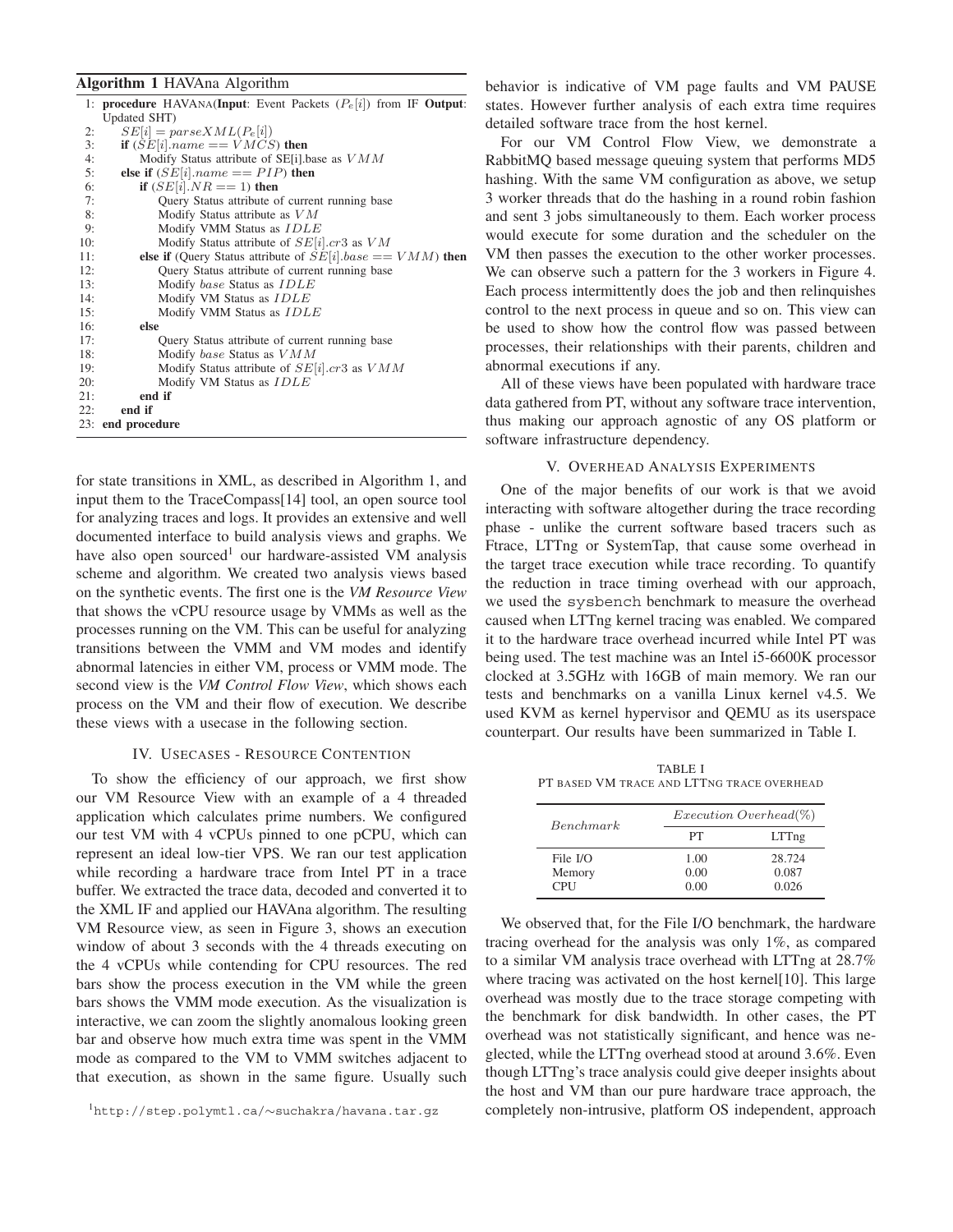

Fig. 3. Resource View showing 4 vCPUs and their execution distribution on single pCPU along with a zoomed view of the VMM mode

|            |                        |                                                                                    | □Intel PT VM Resource view □Intel PT VM Control Flow view $\mathbb{Z} \parallel \mathscr{B} \parallel \nRightarrow \mathbb{H} \parallel \hat{\mathbb{G}}$ 「写 习 」「な & > 」 企 ④ ④ ④                                                                                |                                                                                                                                          | $\qquad \qquad \blacksquare$<br>$\Box$<br>▽ |
|------------|------------------------|------------------------------------------------------------------------------------|-----------------------------------------------------------------------------------------------------------------------------------------------------------------------------------------------------------------------------------------------------------------|------------------------------------------------------------------------------------------------------------------------------------------|---------------------------------------------|
|            |                        | 21:09:19.500                                                                       | 21:09:19.600                                                                                                                                                                                                                                                    | 21:09:19.700                                                                                                                             | 21:09:19.800                                |
| output.xml |                        |                                                                                    |                                                                                                                                                                                                                                                                 |                                                                                                                                          |                                             |
| 792ec000   | $\blacksquare$ +++++++ | $\mathbb{H}$ if if if if                                                           |                                                                                                                                                                                                                                                                 | $\begin{array}{c} \begin{array}{c} \textbf{1} \textbf{1} \textbf{1} \textbf{1} \textbf{1} \textbf{1} \textbf{1} \end{array} \end{array}$ | $\blacksquare$                              |
| 7a9e2000   | $\mathbf{H}$           | $\pmb{\parallel}$ $\pmb{\parallel}$ $\pmb{\parallel}$ $\pmb{\parallel}$<br>┎┠┼┼╂╂╂ | $\begin{array}{c} \begin{array}{c} \textcolor{blue}{\textbf{1}} + \textcolor{blue}{\textbf{1}} + \textcolor{blue}{\textbf{1}} + \textcolor{blue}{\textbf{1}} + \textcolor{blue}{\textbf{1}} + \textcolor{blue}{\textbf{1}} \end{array} \end{array} \end{array}$ | $\overline{\phantom{a}111111}$<br>HН                                                                                                     | $\mathbb{H}$ iffile it.                     |
| 792d1000   | ┠┼╂╂╂╂                 | $\mathbb{H}$ $\mathbb{H}$ $\mathbb{H}$                                             | $\ \ $ $\ \ $ $\ \ $ $\ \ $                                                                                                                                                                                                                                     | ∎††††††<br><b>THHH</b>                                                                                                                   | $\mathsf{H}\mathsf{H}\mathsf{H}$            |

Fig. 4. Control Flow View showing 3 RabbitMQ worker processes contending for existing pCPU

of hardware tracing can yield similar end results at a much lower execution cost on host and VM.

# VI. CONCLUSION

The use of tracing allows cloud infrastructure providers to diagnose issues that may be hard to reproduce otherwise. As virtualization is the base layer for building up cloud services, it is important to tackle issues in VMs. We observed that most of such analyses would require gathering data from the VM, the hypervisor and the host kernel which needs agents running inside client VMs. To overcome this limitation, we propose a new hardware trace analysis based *HAVAna* algorithm that allows detailed diagnosis of CPU resource consumption by processes on VMs, their states and flow of execution, in a completely non-intrusive manner, without the involvement of any OS or VM interface. We demonstrate that our technique allows detection of resource contention in the VMs without querying the guest at all, thereby allowing infrastructure providers to meet their SLAs effectively without any support from the clients' VMs. This can also be beneficial to further analyze malicious executions in the target VMs or move them to different resource groups based on observed workloads.

Even though our approach and algorithm are independent from any VM interaction, the amount of information, such as identifying the faulty process by name or PID, or gathering instruction profile data for individual processes is reduced. Such problems can be tackled eventually by fetching minimal statistics from VMs, such as process maps from the guest kernel. Another obvious addition can be to identify executions in VMs intended to have small lifespans (such as those which mimic containers in their behavior) and compare their successive startup and teardown profiles by comparing instruction executions. This would help in clustering them and moving them to different resource groups as required.

#### **REFERENCES**

- [1] Giuseppe Aceto et al. "Cloud monitoring: A survey". In: *Computer Networks* 57.9 (2013), pp. 2093 –2115.
- [2] A. Anand et al. "Resource usage monitoring for KVM based virtual machines". In: *Advanced Computing and Communications (ADCOM), 2012 18th Annual International Conference on*. 2012, pp. 66–70.
- [3] Thomas Ball and James R. Larus. "Optimally Profiling and Tracing Programs". In: *ACM Trans. Program. Lang. Syst.* 16.4 (July 1994), pp. 1319–1360.
- [4] D. Dean et al. "PerfCompass: Online Performance Anomaly Fault Localization and Inference in Infrastructure-as-a-Service Clouds". In: *IEEE Transactions on Parallel and Distributed Systems* PP.99 (2015), pp. 1–1. ISSN: 1045-9219.